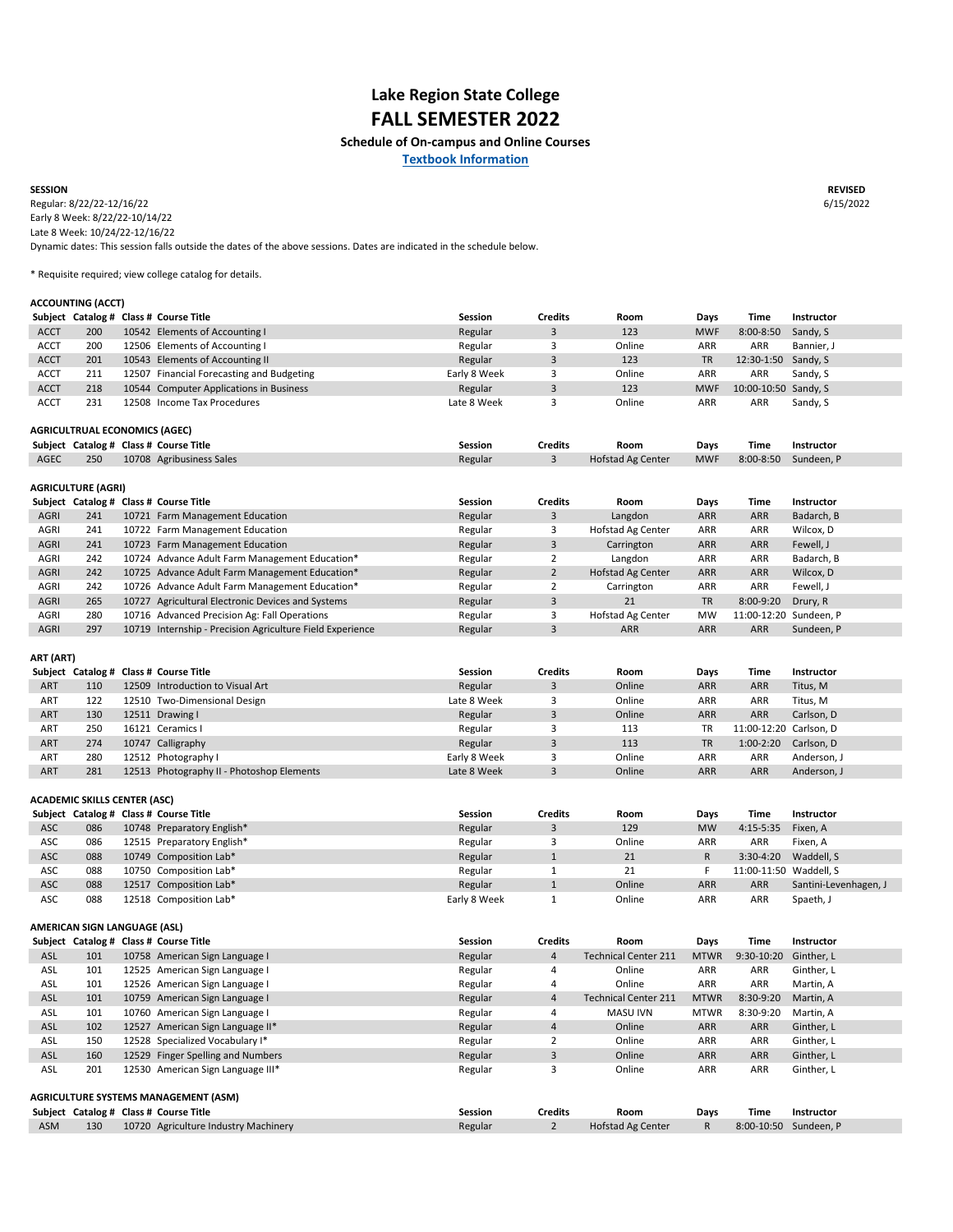|                        | <b>AUTOMOTIVE TECHNOLOGY (AUTO)</b>   |             |                                              |                |                |                             |              |                       |               |
|------------------------|---------------------------------------|-------------|----------------------------------------------|----------------|----------------|-----------------------------|--------------|-----------------------|---------------|
|                        |                                       |             | Subject Catalog # Class # Course Title       | <b>Session</b> | <b>Credits</b> | Room                        | <b>Days</b>  | <b>Time</b>           | Instructor    |
| <b>AUTO</b>            | 111                                   |             | 10833 Auto Engine Fundamentals               | Regular        | 6              | <b>Technical Center 214</b> | <b>MTWRF</b> | <b>ARR</b>            | Olson, R      |
| <b>AUTO</b>            | 112                                   |             | 10834 Auto Engine Overhaul                   | Regular        | 6              | <b>Technical Center 214</b> | <b>MTWRF</b> | <b>ARR</b>            | Olson, R      |
| <b>AUTO</b>            | 148                                   |             | 10835 Suspension & Steering                  | Regular        | $\overline{4}$ | <b>Technical Center 214</b> | <b>MTWRF</b> | <b>ARR</b>            | Olson, R      |
| <b>AUTO</b>            | 158                                   |             | 10836 Brakes                                 | Regular        | 4              | <b>Technical Center 214</b> | <b>MTWRF</b> | <b>ARR</b>            | Olson, R      |
| <b>AUTO</b>            | 161                                   |             | 10837 Electronics                            | Regular        | 3              | <b>Technical Center 212</b> | <b>MTWRF</b> | <b>ARR</b>            | McAllister, R |
| <b>AUTO</b>            | 162                                   |             | 10838 Electrical Systems*                    | Regular        | 6              | <b>Technical Center 212</b> | <b>MTWRF</b> | <b>ARR</b>            | McAllister, R |
| <b>AUTO</b>            | 181                                   |             | 10839 Fuel Systems                           | Regular        | 3              | <b>Technical Center 212</b> | <b>MTWRF</b> | <b>ARR</b>            | McAllister, R |
| <b>AUTO</b>            | 208                                   |             | 10840 Hybrid and Light Duty Diesel Systems   | Regular        | 4              | <b>Technical Center 212</b> | <b>MTWRF</b> | <b>ARR</b>            | McAllister, R |
| <b>AUTO</b>            | 221                                   |             | 10841 Auto Transmissions Fundamental         | Regular        | 4              | <b>Technical Center 212</b> | <b>MTWRF</b> | <b>ARR</b>            | McAllister, R |
| <b>AUTO</b>            | 222                                   |             | 10842 Auto Transmission Diagnosis and Repair | Regular        | 4              | <b>Technical Center 212</b> | <b>MTWRF</b> | ARR                   | McAllister, R |
| <b>AUTO</b>            | 238                                   |             | 10843 Manual Drivelines                      | Regular        | 6              | <b>Technical Center 212</b> | <b>MTWRF</b> | <b>ARR</b>            | McAllister, R |
| <b>AUTO</b>            | 288                                   |             | 10844 Engine Performance II                  | Regular        | 6              | <b>Technical Center 214</b> | <b>MTWRF</b> | <b>ARR</b>            | Olson, R      |
| <b>AUTO</b>            | 299                                   |             | 10845 SpTp: Individualized Study             | Regular        | $1 - 7$        | <b>Technical Center 212</b> | <b>MTWRF</b> | <b>ARR</b>            | McAllister, R |
|                        |                                       |             |                                              |                |                |                             |              |                       |               |
| <b>AVIATION (AVIA)</b> |                                       |             |                                              |                |                |                             |              |                       |               |
|                        |                                       |             | Subject Catalog # Class # Course Title       | <b>Session</b> | <b>Credits</b> | Room                        | <b>Days</b>  | <b>Time</b>           | Instructor    |
| <b>AVIA</b>            | 200                                   |             | 12812 Ground School                          | Regular        | $\overline{3}$ | 21                          | R            | $6:00-9:00$           | Ternes, K     |
| <b>AVIA</b>            | 201                                   |             | 10728 Intro to Flight                        | Regular        | $\mathbf{1}$   | <b>Technical Center 259</b> | ARR          | ARR                   | Drury, R      |
|                        |                                       |             |                                              |                |                |                             |              |                       |               |
|                        | <b>BUSINESS ADMINISTRATION (BADM)</b> |             |                                              |                |                |                             |              |                       |               |
|                        |                                       |             | Subject Catalog # Class # Course Title       | <b>Session</b> | <b>Credits</b> | Room                        | <b>Days</b>  | <b>Time</b>           | Instructor    |
| <b>BADM</b>            | 201                                   |             | 10875 Principles of Marketing                | Regular        | 3              | 122                         | <b>TR</b>    | 9:30-10:50            | Brown, C      |
| <b>BADM</b>            | 201                                   |             | 12591 Principles of Marketing                | Late 8 Week    | 3              | Online                      | <b>ARR</b>   | <b>ARR</b>            | Brown, C      |
| <b>BADM</b>            | 202                                   |             | 12592 Principles of Management               | Early 8 Week   | $\overline{3}$ | Online                      | <b>ARR</b>   | ARR                   | Brown, C      |
| <b>BADM</b>            | 240                                   | 10876 Sales |                                              | Regular        | 3              | 122                         | <b>MWF</b>   | 10:00-10:50 Brown, C  |               |
| <b>BADM</b>            | 265                                   |             | 10877 Digital Marketing                      | Regular        | 3              | 122                         | <b>MWF</b>   | $9:00-9:50$           | Brown, C      |
| <b>BADM</b>            | 280                                   |             | 10878 Personnel Management                   | Regular        | 3              | 122                         | TR           | 11:00-12:20 Brown, C  |               |
| <b>BADM</b>            | 280                                   |             | 12593 Personnel Management                   | Late 8 Week    | $\overline{3}$ | Online                      | <b>ARR</b>   | <b>ARR</b>            | Brown, C      |
| <b>BADM</b>            | 291                                   |             | 12594 Career Seminar                         | Late 8 Week    | $\overline{2}$ | Online                      | ARR          | ARR                   | VanThuyne, L  |
| <b>BADM</b>            | 295                                   |             | 10879 Collegiate DECA                        | Regular        | $\mathbf{1}$   | 122                         | $\mathsf{T}$ | 12:20-1:10 Brown, C   |               |
|                        |                                       |             |                                              |                |                |                             |              |                       |               |
| <b>BIOLOGY (BIOL)</b>  |                                       |             |                                              |                |                |                             |              |                       |               |
|                        |                                       |             | Subject Catalog # Class # Course Title       | Session        | <b>Credits</b> | Room                        | Days         | <b>Time</b>           | Instructor    |
| <b>BIOL</b>            | 111                                   |             | 12595 Concepts of Biology/Lab                | Regular        | 4              | Online                      | ARR          | ARR                   | Green, J      |
| <b>BIOL</b>            | 124                                   |             | 10880 Environmental Science                  | Regular        | 4              | 101                         | <b>MWF</b>   | $1:00-1:50$           | Prince, S     |
|                        |                                       |             | Lab                                          |                |                | 102                         | R            | 8:00-10:50 Prince, S  |               |
| <b>BIOL</b>            | 130                                   |             | 10881 Introduction to Biological Chemistry   | Regular        | $\overline{4}$ | 101                         | <b>MWF</b>   | 11:00-11:50 Prince, S |               |
|                        |                                       |             | Lab                                          |                |                | 102                         | T            | 8:00-10:50 Prince, S  |               |
|                        |                                       |             | Precision Ag Students Only                   |                |                |                             |              |                       |               |
| <b>BIOL</b>            | 150                                   |             | 10882 General Biology I*                     | Regular        | 4              | 101                         | <b>MWF</b>   | 10:00-10:50 Prince, S |               |
|                        |                                       |             | Lab                                          |                |                | 102                         | $\mathsf{T}$ | 1:00-3:50 Prince, S   |               |
| <b>BIOL</b>            | 202                                   |             | 10884 Microbiology*                          | Regular        | $\overline{4}$ | 108                         | <b>MT</b>    | $2:00-3:30$           | Boehmer, K    |
|                        |                                       |             | Lab                                          |                |                | 105                         | <b>MT</b>    | $3:30-5:00$           | Boehmer, K    |
| <b>BIOL</b>            | 202                                   |             | 12596 Microbiology*                          | Regular        | 4              | Online                      | <b>ARR</b>   | ARR                   | Staff         |
| <b>BIOL</b>            | 220                                   |             | 10885 Anatomy and Physiology I               | Regular        | 4              | 108                         | <b>MWF</b>   | $1:00-1:50$           | Boehmer, K    |
|                        |                                       |             | Lab                                          |                |                | 105                         |              | 8:00-11:00            |               |
|                        |                                       |             |                                              |                |                |                             | $\mathsf{T}$ |                       | Boehmer, K    |
| <b>BIOL</b>            | 220                                   |             | 10886 Anatomy and Physiology I               | Regular        | 4              | 108                         | <b>MWF</b>   | $1:00-1:50$           | Boehmer, K    |
|                        |                                       |             | Lab                                          |                |                | 102                         | R.           | 1:00-3:50             | Boehmer, K    |
| <b>BIOL</b>            | 220                                   |             | 12597 Anatomy and Physiology I               | Regular        | $\overline{4}$ | Online                      | ARR          | ARR                   | Murphy, M     |
| <b>BIOL</b>            | 221                                   |             | 12600 Anatomy and Physiology II*             | Regular        | 4              | Online                      | <b>ARR</b>   | ARR                   | Murphy, M     |
|                        |                                       |             |                                              |                |                |                             |              |                       |               |
|                        |                                       |             | <b>BUSINESS AND OFFICE TECHNOLOGY (BOTE)</b> |                |                |                             |              |                       |               |
|                        |                                       |             | Subject Catalog # Class # Course Title       | <b>Session</b> | <b>Credits</b> | Room                        | <b>Days</b>  | <b>Time</b>           | Instructor    |

|                                    |                         |  | Subject Catalog # Class # Course Title                  | <b>Session</b> | <b>Credits</b> | Room   | Days        | Time          | <b>Instructor</b> |  |
|------------------------------------|-------------------------|--|---------------------------------------------------------|----------------|----------------|--------|-------------|---------------|-------------------|--|
| <b>BUSN</b>                        | 170                     |  | 10545 Entrepreneurship                                  | Regular        | 3              | 123    | <b>MWF</b>  | $9:00 - 9:50$ | Sandy, S          |  |
| <b>BUSN</b>                        | 254                     |  | 16318 Financial Statement Analysis                      | Regular        | 3              | 122    | TR          | $2:00-3:20$   | Sandy, S          |  |
| <b>COMMUNICATION DISORDER (CD)</b> |                         |  |                                                         |                |                |        |             |               |                   |  |
|                                    |                         |  | Subject Catalog # Class # Course Title                  | <b>Session</b> | <b>Credits</b> | Room   | Days        | Time          | <b>Instructor</b> |  |
| CD                                 | 110                     |  | 12603 Survey of Communications Disorders                | Regular        | 3              | Online | <b>ARR</b>  | <b>ARR</b>    | Linares, T        |  |
| CD                                 | 224                     |  | 12604 Techniques for SLPP*                              | Regular        | 3              | Online | <b>ARR</b>  | ARR           | Schmitz, M        |  |
| CD                                 | 225                     |  | 12605 Language Disorders and Intervention for the SLPP* | Regular        | 3              | Online | <b>ARR</b>  | <b>ARR</b>    | Schmitz, M        |  |
| <b>CD</b>                          | 241                     |  | 12606 Practicum*                                        | Regular        | 4              | Online | ARR         | ARR           | Linares, T        |  |
|                                    | <b>CHEMISTRY (CHEM)</b> |  |                                                         |                |                |        |             |               |                   |  |
|                                    |                         |  | Subject Catalog # Class # Course Title                  | <b>Session</b> | <b>Credits</b> | Room   | <b>Days</b> | Time          | <b>Instructor</b> |  |
| <b>CHEM</b>                        | 115                     |  | 12607 Introductory Chemistry*                           | Regular        | 4              | Online | <b>ARR</b>  | <b>ARR</b>    | Bannier, B        |  |
| <b>CHEM</b>                        | 115                     |  | 12608 Introductory Chemistry*                           | Late 8 Week    | 4              | Online | <b>ARR</b>  | ARR           | Bannier, B        |  |
| <b>CHEM</b>                        | 116                     |  | 12609 Introduction to Organic and Biochemistry          | Regular        | 4              | Online | <b>ARR</b>  | <b>ARR</b>    | Bannier, B        |  |

BOTE 171 12602 Medical Terminology **Early 8 Week** 2 Online ARR ARR Moreland, J

#### **BUSINESS (BUSN)**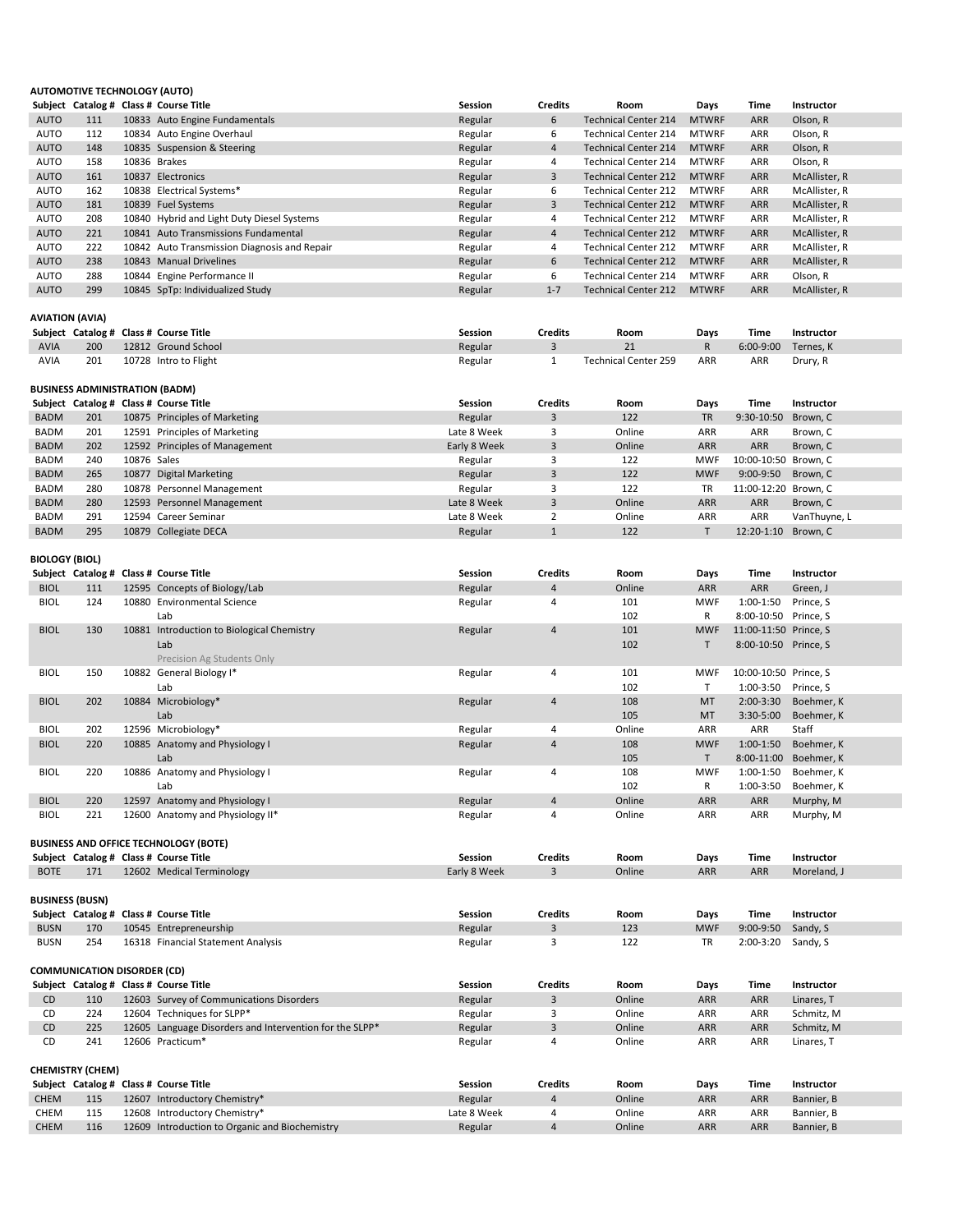| <b>CHEM</b>                  | 121                                 |  | 10906 General Chemistry I*                                            | Regular            | 5                 | 108                         | <b>MTWR</b>       | 11:00-11:50 Boehmer, K |                            |  |
|------------------------------|-------------------------------------|--|-----------------------------------------------------------------------|--------------------|-------------------|-----------------------------|-------------------|------------------------|----------------------------|--|
|                              |                                     |  | Lab                                                                   |                    |                   | 105                         | R                 |                        | 8:00-10:50 Boehmer, K      |  |
| <b>CHEM</b>                  | 121                                 |  | 12610 General Chemistry I*                                            | Regular            | 5                 | Online                      | ARR               | <b>ARR</b>             | Bannier, B                 |  |
| <b>CHEM</b>                  | 260                                 |  | 12611 Elements of Biochemistry*                                       | Regular            | 4                 | Online                      | ARR               | ARR                    | Bannier, B                 |  |
|                              |                                     |  |                                                                       |                    |                   |                             |                   |                        |                            |  |
|                              |                                     |  | <b>COMPUTER INFORMATION SYSTEMS (CIS)</b>                             |                    |                   |                             |                   |                        |                            |  |
|                              |                                     |  | Subject Catalog # Class # Course Title                                | <b>Session</b>     | <b>Credits</b>    | Room                        | Days              | <b>Time</b>            | <b>Instructor</b>          |  |
| <b>CIS</b>                   | 104                                 |  | 12615 Microcomputer Database                                          | Regular            | 3                 | Online                      | <b>ARR</b>        | <b>ARR</b>             | Nelson, T                  |  |
| <b>CIS</b>                   | 128                                 |  | 10997 Microcomputer Hardware I                                        | Regular            | $\overline{3}$    | <b>129 IVN</b>              | <b>TR</b>         | 2:30-3:45              | Schneider, H               |  |
| <b>CIS</b>                   | 128                                 |  | 12617 Microcomputer Hardware I                                        | Regular            | 3                 | Online                      | <b>ARR</b>        | <b>ARR</b>             | Gunderson, J               |  |
| <b>CIS</b>                   | 141                                 |  | 10998 Introduction to Cyber Security                                  | Regular            | $\overline{3}$    | 128                         | <b>MWF</b>        | $9:00-9:50$            | Schneider, H               |  |
| <b>CIS</b>                   | 141                                 |  | 12619 Introduction to Cyber Security                                  | Regular            | 3                 | Online                      | ARR               | <b>ARR</b>             | Zettler, P                 |  |
| <b>CIS</b>                   | 142                                 |  | 12621 Ethical Hacking & Network Defense                               | Regular            | 3                 | Online                      | ARR               | <b>ARR</b>             | Horner, J                  |  |
| <b>CIS</b>                   | 164                                 |  | 16133 Networking Fundamentals I                                       | Regular            | 3                 | 129 IVN                     | T.                | 9:30-11:50             | Quamme                     |  |
| <b>CIS</b>                   | 164                                 |  | 12622 Networking Fundamentals I                                       | Regular            | 3                 | Online                      | <b>ARR</b>        | ARR                    | Gunderson, J               |  |
| <b>CIS</b>                   | 180                                 |  | 16134 Creating Web Pages I                                            | Regular            | 3                 | 123                         | <b>MWF</b>        | 11:00-11:50 Nelson, T  |                            |  |
| <b>CIS</b>                   | 202                                 |  | 10999 Advanced Software Applications                                  | Regular            | 3                 | 128                         | <b>TR</b>         |                        | 11:00-12:20 Schneider, H   |  |
| <b>CIS</b>                   | 202                                 |  | 12624 Advanced Software Applications                                  | Regular            | 3                 | Online                      | ARR               | ARR                    | Horner, J                  |  |
| <b>CIS</b>                   | 211                                 |  | 16135 Website Plan and Design                                         | Regular            | 3                 | 129                         | <b>TR</b>         | $1:00-2:15$            | Nelson, T                  |  |
| <b>CIS</b>                   | 224                                 |  | 11000 Networking I                                                    | Regular            | 3                 | 128                         | <b>MWF</b>        |                        | 11:00-11:50 Schneider, H   |  |
| <b>CIS</b>                   | 232                                 |  | 16136 Graphics Design                                                 | Regular            | $\mathbf{3}$      | 129                         | <b>MWF</b>        | 10:00-10:50 Nelson, T  |                            |  |
| <b>CIS</b>                   | 267                                 |  | 12625 Intermediate Networking I                                       | Regular            | 3                 | Online                      | <b>ARR</b>        | ARR                    | Quamme, K                  |  |
|                              |                                     |  |                                                                       |                    |                   |                             |                   |                        |                            |  |
|                              | <b>COOPERATIVE EDUCATION (COOP)</b> |  |                                                                       |                    |                   |                             |                   |                        |                            |  |
|                              |                                     |  | Subject Catalog # Class # Course Title                                | <b>Session</b>     | <b>Credits</b>    | Room                        | <b>Days</b>       | <b>Time</b>            | <b>Instructor</b>          |  |
| <b>COOP</b>                  | 197                                 |  | 12815 Cooperative Education                                           | Regular            | $1 - 3$           | <b>ARR</b>                  | <b>ARR</b>        | <b>ARR</b>             | Nelson, B                  |  |
|                              |                                     |  |                                                                       |                    |                   |                             |                   |                        |                            |  |
|                              |                                     |  | Instructor approval required                                          |                    |                   |                             |                   |                        |                            |  |
| <b>CRIMINAL JUSTICE (CJ)</b> |                                     |  |                                                                       |                    |                   |                             |                   |                        |                            |  |
|                              |                                     |  |                                                                       |                    |                   |                             |                   |                        |                            |  |
|                              |                                     |  |                                                                       |                    |                   |                             |                   |                        |                            |  |
|                              |                                     |  | Subject Catalog # Class # Course Title                                | <b>Session</b>     | <b>Credits</b>    | Room                        | Days              | <b>Time</b>            | <b>Instructor</b>          |  |
| CJ                           | 101                                 |  | 11005 Fundamentals Of Law Enforcement                                 | Regular            | 3                 | <b>Technical Center 232</b> | <b>MTWRF</b>      | <b>ARR</b>             | Maritato, J                |  |
| CJ                           | 102                                 |  | 11006 Investigation Techniques                                        | Regular            | $\overline{2}$    | <b>Technical Center 232</b> | <b>MTWRF</b>      | <b>ARR</b>             | Maritato, J                |  |
| $\mathsf{C}\mathsf{J}$       | 104                                 |  | 11007 Defensive Tactics                                               | Regular            | $\overline{2}$    | <b>Technical Center 232</b> | <b>MTWRF</b>      | <b>ARR</b>             | Maritato, J                |  |
| CJ                           | 150                                 |  | 11008 Patrol Procedures                                               | Regular            | 3                 | <b>Technical Center 232</b> | <b>MTWRF</b>      | <b>ARR</b>             | Maritato, J                |  |
| CJ                           | 155                                 |  | 11009 Police Skills                                                   | Regular            | $\overline{4}$    | <b>Technical Center 232</b> | <b>MTWRF</b>      | ARR                    | Maritato, J                |  |
| CJ                           | 201                                 |  | 11010 Introduction to Criminal Justice                                | Regular            | 3                 | <b>Technical Center 232</b> | M                 | 6:30-9:30              | Maritato, J                |  |
| $\mathsf{C}\mathsf{J}$       | 201                                 |  | 12627 Introduction to Criminal Justice                                | Regular            | 3                 | Online                      | <b>ARR</b>        | ARR                    | Wardzinski, M              |  |
| $\mathsf{C}\mathsf{J}$       | 220                                 |  | 12628 Criminal Law                                                    | Early 8 Week       | 4                 | Online                      | ARR               | <b>ARR</b>             | Lindquist, S               |  |
|                              |                                     |  |                                                                       |                    |                   |                             |                   |                        |                            |  |
|                              | <b>COMMUNICATION (COMM)</b>         |  |                                                                       |                    |                   |                             |                   |                        |                            |  |
|                              |                                     |  | Subject Catalog # Class # Course Title                                | <b>Session</b>     | <b>Credits</b>    | Room                        | <b>Days</b>       | <b>Time</b>            | Instructor                 |  |
| COMM                         | 110                                 |  | 11014 Fundamentals of Public Speaking                                 | Regular            | 3                 | 22                          | <b>TR</b>         | 11:00-12:20 Brooks, J  |                            |  |
| COMM                         | 110                                 |  | 11015 Fundamentals of Public Speaking                                 |                    | 3                 | 22                          | TR                | 9:30-10:50             | Brooks, J                  |  |
|                              |                                     |  |                                                                       | Regular            |                   |                             |                   |                        |                            |  |
| COMM                         | 110                                 |  | 12629 Fundamentals of Public Speaking                                 | Regular            | 3                 | Online                      | ARR               | ARR                    | Santini-Levenhagen, J      |  |
| COMM                         | 110                                 |  | 12630 Fundamentals of Public Speaking                                 | Regular            | 3                 | Online                      | <b>ARR</b>        | <b>ARR</b>             | Santini-Levenhagen, J      |  |
| COMM                         | 110                                 |  | 12631 Fundamentals of Public Speaking                                 | Regular            | 3                 | Online                      | <b>ARR</b>        | <b>ARR</b>             | Beich, T                   |  |
| COMM                         | 110                                 |  | 12632 Fundamentals of Public Speaking                                 | Early 8 Week       | 3                 | Online                      | ARR               | <b>ARR</b>             | Beich, T                   |  |
| COMM                         | 110                                 |  | 12633 Fundamentals of Public Speaking                                 | Regular            | $\overline{3}$    | Online                      | ARR               | <b>ARR</b>             | Peterson, K                |  |
| COMM                         | 110                                 |  | 12638 Fundamentals of Public Speaking                                 | Late 8 Week        | 3                 | Online                      | ARR               | <b>ARR</b>             | Beich, T                   |  |
|                              |                                     |  |                                                                       |                    |                   |                             |                   |                        |                            |  |
|                              | <b>COMPUTER SCIENCE (CSCI)</b>      |  |                                                                       |                    |                   |                             |                   |                        |                            |  |
|                              |                                     |  | Subject Catalog # Class # Course Title                                | <b>Session</b>     | <b>Credits</b>    | Room                        | Days              | <b>Time</b>            | Instructor                 |  |
| <b>CSCI</b>                  | 101                                 |  | 11001 Introduction To Computers                                       | Regular            | 3                 | 129                         | <b>MWF</b>        | 8:00-8:50              | Schneider, H               |  |
| <b>CSCI</b>                  | 101                                 |  | 11002 Introduction To Computers                                       | Regular            | 3                 | 129                         | <b>MWF</b>        | $1:00-1:50$            | Schneider, H               |  |
| <b>CSCI</b><br><b>CSCI</b>   | 101<br>122                          |  | 12640 Introduction To Computers<br>12641 Beginning Basic/Visual Basic | Regular<br>Regular | $\mathbf{3}$<br>3 | Online<br>Online            | <b>ARR</b><br>ARR | ARR<br><b>ARR</b>      | McNaughton, T<br>Hanson, K |  |

|    |     | Subject Catalog # Class # Course Title     | <b>Session</b> | <b>Credits</b> | Room         | Days         | <b>Time</b>           | <b>Instructor</b>  |
|----|-----|--------------------------------------------|----------------|----------------|--------------|--------------|-----------------------|--------------------|
| EC | 210 | 11026 Intro to Early Childhood Education   | Regular        | 4              | <b>LACTC</b> | <b>MTWRF</b> | 9:35-10:25 Hoffner, T |                    |
| EС | 210 | 12642 Intro to Early Childhood Education   | Regular        | 4              | Online       | ARR          | ARR                   | Johnson, M         |
| EC | 220 | 12646 Infants and Toddlers                 | Regular        | 4              | Online       | <b>ARR</b>   | <b>ARR</b>            | Johnson, M         |
| EС | 222 | 12647 Administration and Leadership in ECE | Regular        |                | Online       | <b>ARR</b>   | ARR                   | Dybing-Driessen, A |
| EC | 233 | 11027 Pre K Methods and Materials          | Regular        |                | <b>LACTC</b> | <b>MTWRF</b> | 8:40-9:30             | Hoffner, T         |
|    |     |                                            |                |                |              |              |                       |                    |

|             |                         | Subject Catalog # Class # Course Title | <b>Session</b> | <b>Credits</b> | Room           | Days       | Time          | <b>Instructor</b>       |
|-------------|-------------------------|----------------------------------------|----------------|----------------|----------------|------------|---------------|-------------------------|
| <b>ECON</b> | 201                     | 12656 Principles of Microeconomics     | Regular        |                | <b>129 IVN</b> | <b>MWF</b> |               | 11:00-11:50 Peterson, M |
| <b>ECON</b> | 201                     | 12648 Principles of Microeconomics     | Regular        |                | Online         | ARR        | ARR           | Bergan, N               |
| <b>ECON</b> | 202                     | 12649 Principles Of Macroeconomics     | Regular        |                | Online         | <b>ARR</b> | <b>ARR</b>    | Bergan, N               |
|             |                         |                                        |                |                |                |            |               |                         |
|             | <b>EDUCATION (EDUC)</b> |                                        |                |                |                |            |               |                         |
|             |                         | Subject Catalog # Class # Course Title | <b>Session</b> | <b>Credits</b> | Room           | Days       | <b>Time</b>   | <b>Instructor</b>       |
| <b>EDUC</b> | 250                     | 10874 Introduction to Education        | Regular        |                | 22             |            | $5:00 - 7:00$ | Meyer, T                |

## **EARLY CHILDHOOD (EC)**

#### **ECONOMICS (ECON)**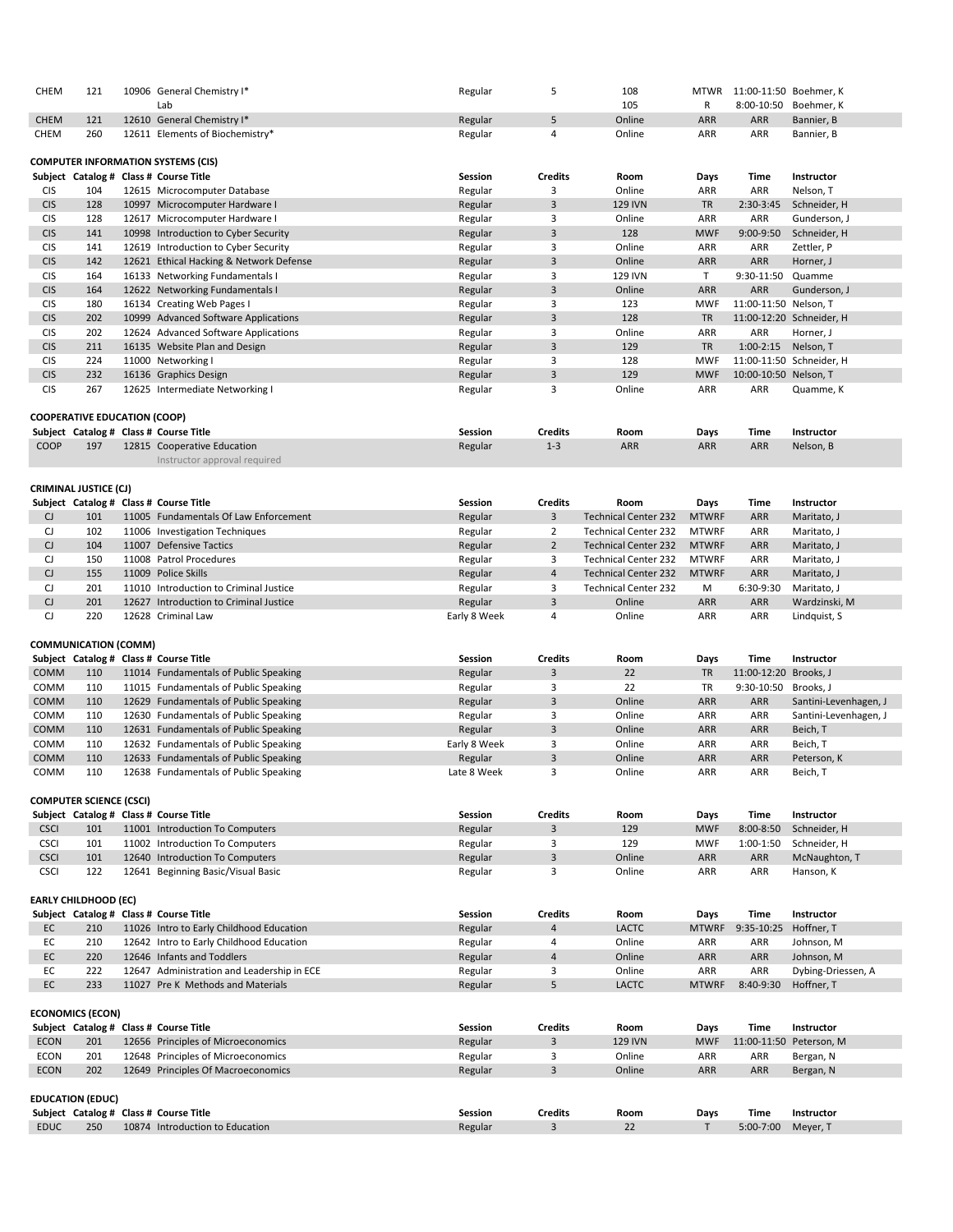|             |     | Subject Catalog # Class # Course Title | <b>Session</b> | <b>Credits</b> | Room                        | <b>Davs</b> | Time                 | <b>Instructor</b> |
|-------------|-----|----------------------------------------|----------------|----------------|-----------------------------|-------------|----------------------|-------------------|
| <b>ELEC</b> | 100 | 10729 DC Analysis/Lab                  | Regular        |                | <b>Technical Center 242</b> | <b>MWF</b>  | 10:00-11:50 Drury, R |                   |
| <b>ELEC</b> | 100 | 12650 DC Analysis/Lab                  | Regular        |                | Online                      | ARR         | ARR                  | Yearwood, D       |
| <b>ELEC</b> | 272 | 10730 Introduction to Simulation       | Regular        |                | <b>Technical Center 242</b> | <b>MWF</b>  | 9:00-9:50 Drury, R   |                   |
| <b>ELEC</b> | 281 | 10731 Digital Integrated Circuits/Lab* | Regular        |                | <b>Technical Center 242</b> | <b>MWF</b>  | 1:00-2:50 Drury, R   |                   |
| <b>ELEC</b> | 284 | 10732 Semi-Conductor Devices*          | Regular        |                | Technical Center 242        |             | 1:00-2:50 Drury, R   |                   |
|             |     |                                        |                |                |                             |             | 1:00-3:50 Drury, R   |                   |

| .          | 22 U | <b>ILOJO LACICIJE I ILIJE IDEOIT</b>   | <b>ILLEUIUI</b> | $+2$   | <b>IVIVVI</b> | <b>IV.OV IV.JV INSSIII, I</b> |  |
|------------|------|----------------------------------------|-----------------|--------|---------------|-------------------------------|--|
|            | 220  | 12676 Exercise Prescription            | Regular         | Online | <b>ARR</b>    | ARR<br>Riggin, T              |  |
| <b>FTT</b> | 240  | 11031 Techniques of Fitness Assessment | Regular         | 127    | TR            | 11:00-12:20 Riggin, T         |  |
|            | 240  | 12677 Techniques of Fitness Assessment | Regular         | Online | ARR           | Riggin, T<br><b>ARR</b>       |  |

| <b>ENGLISH (ENGL)</b> |                                         |                                            |                |                |        |              |                        |                       |
|-----------------------|-----------------------------------------|--------------------------------------------|----------------|----------------|--------|--------------|------------------------|-----------------------|
|                       |                                         | Subject Catalog # Class # Course Title     | Session        | <b>Credits</b> | Room   | Days         | Time                   | <b>Instructor</b>     |
| <b>ENGL</b>           | 105                                     | 10751 Technical Communications             | Late 8 Week    | 3              | 21     | <b>MTWRF</b> | $2:00 - 2:50$          | Waddell, S            |
| <b>ENGL</b>           | 110                                     | 10752 College Composition I                | Regular        | 3              | 21     | <b>MWF</b>   | $1:00-1:50$            | Waddell, S            |
| <b>ENGL</b>           | 110                                     | 10753 College Composition I                | Regular        | $\mathbf{3}$   | 21     | <b>TR</b>    | 11:00-12:20 Waddell, S |                       |
| <b>ENGL</b>           | 110                                     | 10754 College Composition I                | Regular        | 3              | 21     | <b>TR</b>    | 12:30:1:50             | Waddell, S            |
| <b>ENGL</b>           | 110                                     | 11016 College Composition I                | Regular        | 3              | 22     | <b>MWF</b>   | 11:00-11:50 Brooks, J  |                       |
| <b>ENGL</b>           | 110                                     | 12651 College Composition I                | Regular        | 3              | Online | <b>ARR</b>   | ARR                    | Santini-Levenhagen, J |
| <b>ENGL</b>           | 110                                     | 12652 College Composition I                | Regular        | 3              | Online | <b>ARR</b>   | <b>ARR</b>             | Santini-Levenhagen, J |
| <b>ENGL</b>           | 110                                     | 12655 College Composition I                | Early 8 Week   | 3              | Online | <b>ARR</b>   | ARR                    | TBD                   |
| <b>ENGL</b>           | 120                                     | 11017 College Composition II*              | Regular        | 3              | 22     | <b>MWF</b>   | 10:00-10:50 Brooks, J  |                       |
| <b>ENGL</b>           | 120                                     | 12659 College Composition II*              | Regular        | 3              | Online | <b>ARR</b>   | ARR                    | Santini-Levenhagen, J |
| <b>ENGL</b>           | 120                                     | 12661 College Composition II*              | Late 8 Week    | 3              | Online | <b>ARR</b>   | <b>ARR</b>             | <b>TBD</b>            |
| ENGL                  | 125                                     | 11018 Introduction to Professional Writing | Regular        | 3              | 22     | <b>MWF</b>   | $2:00-2:50$            | Brooks, J             |
| <b>ENGL</b>           | 125                                     | 12664 Introduction to Professional Writing | Regular        | $\overline{3}$ | Online | <b>ARR</b>   | <b>ARR</b>             | Santini-Levenhagen, J |
| <b>ENGL</b>           | 238                                     | 12666 Children's Literature                | Regular        | 3              | Online | ARR          | ARR                    | Santini-Levenhagen, J |
|                       |                                         |                                            |                |                |        |              |                        |                       |
|                       | <b>FITNESS TRAINER TECHNICIAN (FTT)</b> |                                            |                |                |        |              |                        |                       |
|                       |                                         | Subject Catalog # Class # Course Title     | <b>Session</b> | <b>Credits</b> | Room   | Days         | Time                   | <b>Instructor</b>     |
| <b>FTT</b>            | 220                                     | 11030 Exercise Prescription                | Regular        |                | 127    | <b>MWF</b>   | 10:00-10:50 Riggin, T  |                       |

|             |                             | Subject Catalog # Class # Course Title                    | <b>Session</b>    | <b>Credits</b> | Room                        | <b>Days</b> | <b>Time</b>             | <b>Instructor</b>     |
|-------------|-----------------------------|-----------------------------------------------------------|-------------------|----------------|-----------------------------|-------------|-------------------------|-----------------------|
| <b>HPER</b> | 100                         | 12769 Concepts Of Fitness & Wellness                      | Regular           | 3              | 33                          | <b>MWF</b>  | 9:00-9:50               | Marshall, J           |
| <b>HPER</b> | 100                         | 12681 Concepts Of Fitness & Wellness                      | Regular           | 3              | Online                      | <b>ARR</b>  | <b>ARR</b>              | Riggin, T             |
| <b>HPER</b> | 101                         | 12771 Intro Open Water Fishing                            | $9/6/22 - 9/9/22$ | 1              | 33                          | <b>TWRF</b> | 4:00-6:00               | Candle, J             |
|             |                             |                                                           | 9/10/2022         |                |                             | S           | ARR                     | Candle, J             |
| <b>HPER</b> | 101                         | 11032 Intro Yoga                                          | Early 8 Week      | 1              | 124                         | <b>TR</b>   | 2:00-2:50               | Riggin, T             |
| <b>HPER</b> | 101                         | 11033 Intro Strength Training                             | Late 8 Week       | $\mathbf{1}$   | 124                         | <b>TR</b>   | $2:00-2:50$             | Riggin, T             |
| <b>HPER</b> | 102                         | 12772 Intermediate Shotgun Shooting                       | 8/31/22-9/28/22   | $\mathbf{1}$   | <b>Shooting Range</b>       | <b>MW</b>   | 5:30-7:30               | Howard, N             |
| <b>HPER</b> | 108                         | 12768 Beginning Fitness Conditioning                      | Regular           | $\mathbf{1}$   | Weight Room                 | M           | 10:00-10:50 Marshall, J |                       |
| <b>HPER</b> | 150                         | 12773 Men's Varsity Basketball                            | Regular           | $\mathbf 1$    | Gym                         | <b>ARR</b>  | <b>ARR</b>              | Marshall, J           |
| <b>HPER</b> | 150                         | 12774 Women's Varsity Basketball                          | Regular           | $\mathbf{1}$   | Gym                         | <b>ARR</b>  | <b>ARR</b>              |                       |
| <b>HPER</b> | 150                         | 10755 Women's Varsity Volleyball                          | Regular           | 1              | Gym                         | <b>ARR</b>  | ARR                     | Waddell, S            |
| <b>HPER</b> | 165                         | 11012 First Responder                                     | Regular           | $\overline{2}$ | <b>Technical Center 232</b> | <b>ARR</b>  | <b>ARR</b>              | Bierman, J            |
|             | Peace Officer Students Only |                                                           |                   |                |                             |             |                         |                       |
| <b>HPER</b> | 165                         | 16968 First Responder                                     | 8/29/22-9/2/22    | $\overline{2}$ | <b>Technical Center 253</b> | <b>ARR</b>  | <b>ARR</b>              | Hinricksen, T         |
|             |                             | Wind Energy Technician Students Only                      |                   |                |                             |             |                         |                       |
| <b>HPER</b> | 205                         | 12682 Health & Physical Education for Elementary Children | Regular           | $\overline{2}$ | Online                      | <b>ARR</b>  | <b>ARR</b>              | Ziegler, K            |
| <b>HPER</b> | 210                         | 12683 First Aid                                           | Late 8 Week       | $\overline{2}$ | Online                      | <b>ARR</b>  | <b>ARR</b>              | Bina, T               |
| <b>HPER</b> | 265                         | 11013 Physical Training                                   | Regular           | 3              | <b>ARR</b>                  | ARR         | ARR                     | Maritato, J           |
|             |                             |                                                           |                   |                |                             |             |                         |                       |
|             | <b>HUMANITIES (HUMS)</b>    |                                                           |                   |                |                             |             |                         |                       |
|             |                             | Subject Catalog # Class # Course Title                    | <b>Session</b>    | <b>Credits</b> | Room                        | <b>Days</b> | <b>Time</b>             | Instructor            |
| <b>HUMS</b> | 220                         | 12777 Slavic Cultures, Traditions and Customs             | Regular           | 3              | 101                         | <b>MW</b>   | $3:00-4:20$             | Turayev, O            |
| <b>HUMS</b> | 251                         | 12781 Humanities Survey I                                 | Regular           | 3              | 22                          | TR          |                         | 12:30-1:50 Hubbard, A |
| <b>HUMS</b> | 251                         | 12684 Humanities Survey I                                 | Early 8 Week      | $\overline{3}$ | Online                      | <b>ARR</b>  | <b>ARR</b>              | Johnson, S            |
|             |                             |                                                           |                   |                |                             |             |                         |                       |
|             | <b>MATHEMATICS (MATH)</b>   |                                                           |                   |                |                             |             |                         |                       |
|             |                             | Subject Catalog # Class # Course Title                    | <b>Session</b>    | <b>Credits</b> | Room                        | Days        | Time                    | <b>Instructor</b>     |

|             | <b>HISTORY (HIST)</b> |  |                                        |                |                |           |             |                       |                |  |  |  |
|-------------|-----------------------|--|----------------------------------------|----------------|----------------|-----------|-------------|-----------------------|----------------|--|--|--|
|             |                       |  | Subject Catalog # Class # Course Title | <b>Session</b> | <b>Credits</b> | Room      | <b>Days</b> | <b>Time</b>           | Instructor     |  |  |  |
| <b>HIST</b> | 101                   |  | 11051 Western Civilization I           | Regular        |                | 25        | <b>MWF</b>  | $9:00-9:50$           | Buresh, M      |  |  |  |
| <b>HIST</b> | 103                   |  | 12658 United States to 1877            | Regular        |                | 25        | TR          | 9:30-10:50 Buresh, M  |                |  |  |  |
| <b>HIST</b> | 104                   |  | 12678 United States Since 1877         | Regular        | 3              | Online    | <b>ARR</b>  | ARR                   | Stotts, J      |  |  |  |
| <b>HIST</b> | 207                   |  | 12660 U.S. and Current World Affairs   | Regular        |                | 25        | <b>MWF</b>  | 10:00-10:50 Buresh, M |                |  |  |  |
| <b>HIST</b> | 208                   |  | 12662 U.S. 1932 to Present             | Regular        | 3              | 25/Hybrid | R.          | 11:00-12:20 Buresh, M |                |  |  |  |
| <b>HIST</b> | 210                   |  | 12679 United States Military History   | Late 8 Week    |                | Online    | <b>ARR</b>  | <b>ARR</b>            | Rodenberger, T |  |  |  |
| <b>HIST</b> | 220                   |  | 12663 North Dakota History             | Regular        |                | 25        | <b>MWF</b>  | 11:00-11:50 Buresh, M |                |  |  |  |
| <b>HIST</b> | 239                   |  | 12680 The U.S. and the Vietnam War     | Early 8 Week   |                | Online    | <b>ARR</b>  | <b>ARR</b>            | Rodenberger, T |  |  |  |

## **HEALTH, PHYS ED, RECREATION (HPER)**

**ELECTRONICS (ELEC)**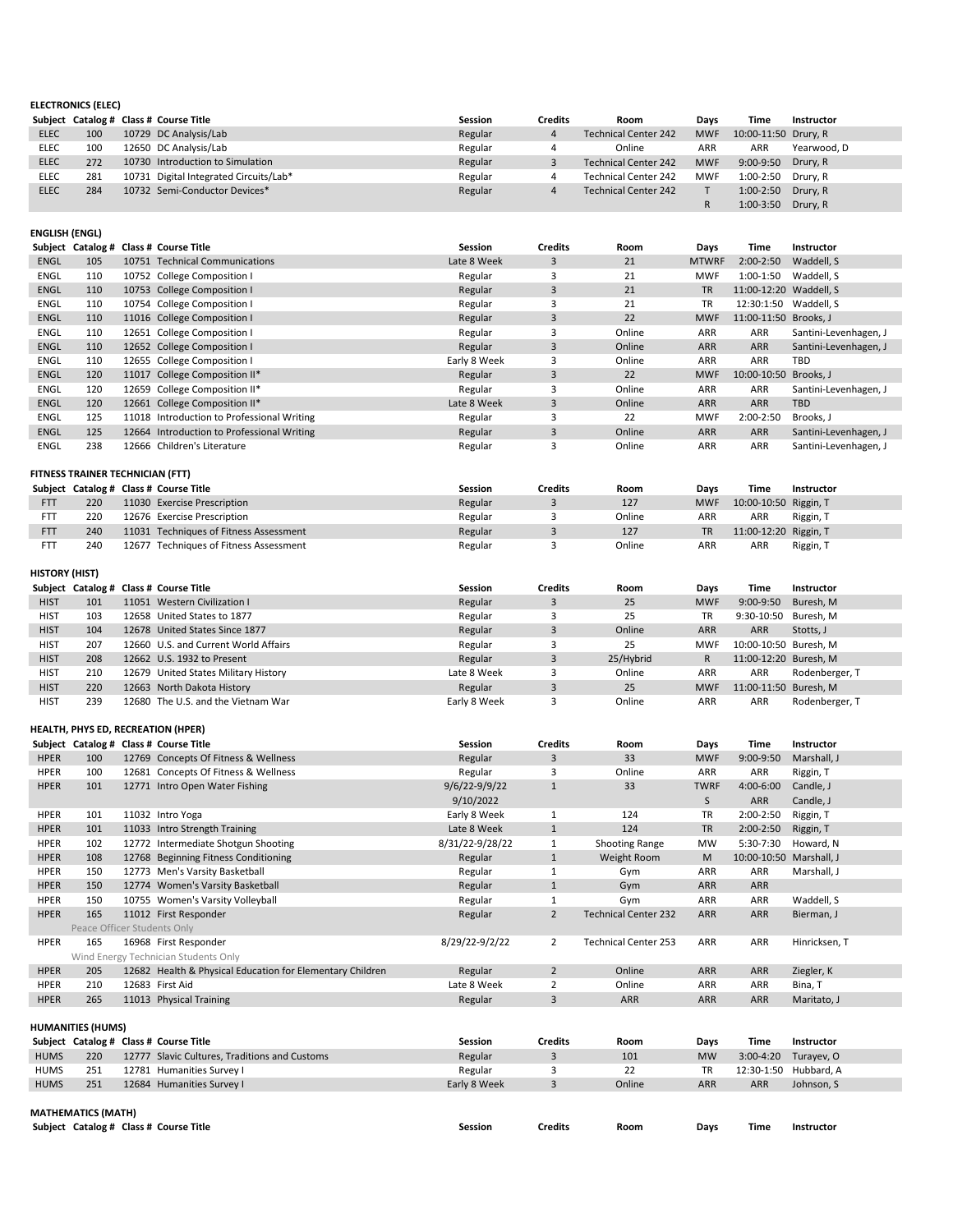| <b>MATH</b> | 98  | 10866 Intermediate Algebra                | Regular | 4 | 33                      | <b>MTWR</b> |             | 11:00-11:50 Duchscher, A |
|-------------|-----|-------------------------------------------|---------|---|-------------------------|-------------|-------------|--------------------------|
| <b>MATH</b> | 98  | 10867 Intermediate Algebra                | Regular | 4 | 127                     | <b>MTWR</b> | 1:00-1:50   | Duchscher, A             |
| <b>MATH</b> | 98  | 12685 Intermediate Algebra                | Regular | 4 | Online                  | <b>ARR</b>  | <b>ARR</b>  | Allard, D                |
| <b>MATH</b> | 103 | 10868 College Algebra*                    | Regular |   | 21                      | <b>MWF</b>  |             | 10:00-10:50 Duchscher, A |
| <b>MATH</b> | 103 | 10869 College Algebra*                    | Regular | 3 | 101                     | <b>MWF</b>  | 9:00-9:50   | Duchscher, A             |
| <b>MATH</b> | 103 | 12686 College Algebra*                    | Regular |   | Online                  | <b>ARR</b>  | ARR         | Duchscher, A             |
| <b>MATH</b> | 103 | 12687 College Algebra*                    | Regular | 3 | Online                  | <b>ARR</b>  | <b>ARR</b>  | Hernandez, K             |
| <b>MATH</b> | 103 | 12688 College Algebra*                    | Regular |   | Online                  | <b>ARR</b>  | ARR         | Duchscher, A             |
| <b>MATH</b> | 107 | 12690 Precalculus*                        | Regular | 4 | Online                  | <b>ARR</b>  | <b>ARR</b>  | Weber, J                 |
| <b>MATH</b> | 107 | 17031 Precalculus*                        | Regular | 4 | <b>Learning Commons</b> | <b>MTWF</b> | $1:00-1:50$ | Hernandez, K             |
| <b>MATH</b> | 166 | 10871 Calculus II*                        | Regular | 4 | <b>Learning Commons</b> | <b>MTWR</b> | $9:00-9:50$ | Hernandez, K             |
| <b>MATH</b> | 210 | 10872 Elementary Statistics*              | Regular |   | 101                     | <b>TR</b>   | 9:30-10:50  | Hernandez, K             |
| <b>MATH</b> | 210 | 12691 Elementary Statistics*              | Regular | 3 | Online                  | <b>ARR</b>  | <b>ARR</b>  | Weber, J                 |
| <b>MATH</b> | 265 | 12692 Calculus III*                       | Regular | 4 | Online                  | <b>ARR</b>  | ARR         | Weber, J                 |
| <b>MATH</b> | 277 | 10873 Mathematics for Elementary Teachers | Regular |   | 22                      |             | 7:00-10:00  | Meyer, T                 |

|                       |                           | Subject Catalog # Class # Course Title                                                                                                               | <b>Session</b> | <b>Credits</b> | Room                        | <b>Days</b>               | <b>Time</b>            | Instructor                |
|-----------------------|---------------------------|------------------------------------------------------------------------------------------------------------------------------------------------------|----------------|----------------|-----------------------------|---------------------------|------------------------|---------------------------|
| <b>NURS</b>           | 120                       | 16549 Foundations of Nursing                                                                                                                         | Regular        | 3              | <b>Technical Center 274</b> | <b>TR</b>                 | 8:30-9:50              | Haugland, B               |
| <b>NURS</b>           | 120                       | 16550 Foundations of Nursing                                                                                                                         | Regular        | 3              | Mayville                    | <b>TR</b>                 | 1:30-2:50              | Bina, T                   |
| <b>NURS</b>           | 120                       | 16551 Foundations of Nursing                                                                                                                         | Regular        | $\mathbf{3}$   | <b>Grand Forks IVN</b>      | <b>TR</b>                 | 8:30-9:50              | Haugland, B               |
| <b>NURS</b>           | 120                       | 17323 Foundations of Nursing                                                                                                                         | Regular        | 3              | Online                      | ARR                       | ARR                    | Bina, T                   |
| <b>NURS</b>           | 121                       | 16552 Practical Nursing I                                                                                                                            | Regular        | 3              | <b>Technical Center 274</b> | <b>TR</b>                 |                        | 10:00-11:20 Clementich, K |
| <b>NURS</b>           | 121                       | 16553 Practical Nursing I                                                                                                                            | Regular        | 3              | Mayville IVN                | TR                        |                        | 12:00-1:20 Clementich, K  |
| <b>NURS</b>           | 121                       | 16554 Practical Nursing I                                                                                                                            | Regular        | 3              | <b>Grand Forks IVN</b>      | <b>TR</b>                 |                        | 10:00-11:20 Clementich, K |
| <b>NURS</b>           | 121                       | 17324 Practical Nursing I                                                                                                                            | Regular        | 3              | Online                      | <b>ARR</b>                | ARR                    | Brown, K                  |
| <b>NURS</b>           | 122                       | 16848 Clinical Practice I                                                                                                                            | Regular        | $\mathbf{3}$   | <b>Technical Center 278</b> | WF                        | 7:30-12:00             | Moser, M                  |
| <b>NURS</b>           | 122                       | 16849 Clinical Practice I                                                                                                                            | Regular        | 3              | <b>Technical Center 278</b> | W                         | 12:30-5:00             | Moser, M                  |
|                       |                           |                                                                                                                                                      |                |                | <b>Technical Center 278</b> | F                         | 7:30-12:00             | Wangler, L                |
| <b>NURS</b>           | 122                       | 16850 Clinical Practice I                                                                                                                            | Regular        | 3              | Mayville IVN                | <b>MF</b>                 | 7:30-12:00             | Bina, T                   |
| <b>NURS</b>           | 122                       | 16851 Clinical Practice I                                                                                                                            | Regular        | 3              | <b>Grand Forks IVN</b>      | MF                        | 7:30-12:00             | Mayer-Taft, H             |
| <b>NURS</b>           | 122                       | 17325 Clinical Practice I                                                                                                                            | Regular        | $\mathbf{3}$   | Online                      | <b>ARR</b>                | <b>ARR</b>             | Moser, M                  |
| <b>NURS</b>           | 224                       | 12693 Professional Role Development - Devils Lake                                                                                                    | Regular        | $\overline{2}$ | Online                      | ARR                       | ARR                    | Solheim, A                |
| <b>NURS</b>           | 224                       | 12696 Professional Role Development - Grand Forks                                                                                                    | Regular        | $\overline{2}$ | Online                      | <b>ARR</b>                | <b>ARR</b>             | Solheim, A                |
| <b>NURS</b>           | 224                       | 12698 Professional Role Development - Mayville                                                                                                       | Regular        | $\overline{2}$ | Online                      | <b>ARR</b>                | ARR                    | Solheim, A                |
| <b>NURS</b>           | 224                       | 17322 Professional Role Development - Mobility                                                                                                       | Regular        | $\overline{2}$ | Online                      | <b>ARR</b>                | <b>ARR</b>             | Solheim, A                |
| <b>NURS</b>           | 225                       | 16556 Alterations in Health I                                                                                                                        | Regular        | 3              | <b>Technical Center 274</b> | <b>MW</b>                 | 9:00-10:20             | Anderson, A               |
| <b>NURS</b>           | 225                       | 16557 Alterations in Health I                                                                                                                        | Regular        | $\mathbf{3}$   | Mayville IVN                | <b>MW</b>                 | $1:00-2:20$            | Anderson, A               |
| <b>NURS</b>           | 225                       | 16558 Alterations in Health I                                                                                                                        | Regular        | 3              | <b>Grand Forks IVN</b>      | <b>MW</b>                 | $9:00 - 10:20$         | Anderson, A               |
| <b>NURS</b>           | 225                       | 17326 Alterations in Health I                                                                                                                        | Regular        | $\mathbf{3}$   | Online                      | <b>ARR</b>                | <b>ARR</b>             | Wangler, L                |
| <b>NURS</b>           | 226                       | 16559 Maternal Child Nursing                                                                                                                         | Regular        | 3              | <b>Technical Center 274</b> | <b>MW</b>                 | 10:30-11:50 Schock, M  |                           |
| <b>NURS</b>           | 226                       | 16560 Maternal Child Nursing                                                                                                                         | Regular        | 3              | Mayville IVN                | <b>MW</b>                 | $2:30-3:50$            | Schock, M                 |
| <b>NURS</b>           | 226                       | 16561 Maternal Child Nursing                                                                                                                         | Regular        | 3              | <b>Grand Forks IVN</b>      | <b>MW</b>                 | 10:30-11:50 Schock, M  |                           |
| <b>NURS</b>           | 226                       | 17327 Maternal Child Nursing                                                                                                                         | Regular        | $\mathbf{3}$   | Online                      | <b>ARR</b>                | ARR                    | Weigel, D                 |
| <b>NURS</b>           | 227                       | 16562 Clinical Applications I                                                                                                                        | Regular        | 4              | <b>Technical Center 211</b> | W                         | $1:00-4:00$            | Lesmeister, K             |
|                       |                           | An additional 144 hours of clinical simulation time is required for this course. These hours are arranged with the instructor and clinical agencies. |                |                |                             |                           |                        |                           |
| <b>NURS</b>           | 227                       | 16563 Clinical Applications I                                                                                                                        | Regular        | $\overline{4}$ | Mayville Lab                | W                         | $9:00-12:00$           | Lesmeister, K             |
|                       |                           | An additional 144 hours of clinical simulation time is required for this course. These hours are arranged with the instructor and clinical agencies. |                |                |                             |                           |                        |                           |
| <b>NURS</b>           | 227                       | 16564 Clinical Applications I                                                                                                                        | Regular        | 4              | <b>Grand Forks Lab</b>      | W                         | 1:00-4:00              | Lesmeister, K             |
|                       |                           | An additional 144 hours of clinical simulation time is required for this course. These hours are arranged with the instructor and clinical agencies. |                |                |                             |                           |                        |                           |
| <b>NURS</b>           | 227                       | 17328 Clinical Practice II                                                                                                                           | Regular        | $\overline{4}$ | Online                      | <b>ARR</b>                | <b>ARR</b>             | Solheim, A                |
|                       |                           |                                                                                                                                                      |                |                |                             |                           |                        |                           |
|                       | <b>NUTRITION (NUTR)</b>   |                                                                                                                                                      |                |                |                             |                           |                        |                           |
|                       |                           | Subject Catalog # Class # Course Title                                                                                                               | <b>Session</b> | <b>Credits</b> | Room                        | Days                      | <b>Time</b>            | Instructor                |
| <b>NUTR</b>           | 240                       | 12701 Principles of Nutrition                                                                                                                        | Regular        | 3              | Online                      | <b>ARR</b>                | <b>ARR</b>             | Steinhaus, J              |
| <b>NUTR</b>           | 241                       | 12703 Maternal & Child Nutrition                                                                                                                     | Late 8 Week    | 3              | Online                      | ARR                       | <b>ARR</b>             | Steinhaus, J              |
| <b>NUTR</b>           | 270                       | 12704 Nutrition for the Fitness Specialist I*                                                                                                        | Regular        | $\mathbf{3}$   | Online                      | ARR                       | <b>ARR</b>             | Steinhaus, J              |
|                       |                           |                                                                                                                                                      |                |                |                             |                           |                        |                           |
|                       | <b>Precision Ag (PAG)</b> |                                                                                                                                                      |                |                |                             |                           |                        |                           |
|                       |                           | Subject Catalog # Class # Course Title                                                                                                               | <b>Session</b> | <b>Credits</b> | Room                        | <b>Days</b>               | <b>Time</b>            | <b>Instructor</b>         |
| PAG                   | 115                       | 10714 Introduction to Precision Agriculture                                                                                                          | Regular        | 3              | Hofstad Ag Center           | <b>MWF</b>                | 10:00-10:50 Sundeen, P |                           |
| PAG                   | 115                       | 12706 Introduction to Precision Agriculture                                                                                                          | Regular        | 3              | Online                      | ARR                       | ARR                    | Turayev, O                |
|                       | PHILOSOPHY (PHIL)         |                                                                                                                                                      |                |                |                             |                           |                        |                           |
|                       |                           | Subject Catalog # Class # Course Title                                                                                                               | <b>Session</b> | <b>Credits</b> | Room                        |                           | <b>Time</b>            | Instructor                |
|                       |                           |                                                                                                                                                      |                |                |                             | <b>Days</b><br><b>ARR</b> | <b>ARR</b>             |                           |
| PHIL                  | 101                       | 12707 Introduction to Philosophy                                                                                                                     | Late 8 Week    | $\mathbf{3}$   | Online                      |                           |                        | Johnson, S                |
|                       | PHARMACOLOGY (PHRM)       |                                                                                                                                                      |                |                |                             |                           |                        |                           |
|                       |                           | Subject Catalog # Class # Course Title                                                                                                               | <b>Session</b> | <b>Credits</b> | Room                        |                           | <b>Time</b>            | Instructor                |
| <b>PHRM</b>           | 215                       | 12708 Introduction to Pharmacology*                                                                                                                  | Regular        | 3              | Online                      | <b>Days</b><br><b>ARR</b> | <b>ARR</b>             | Murphy, M                 |
| PHRM                  | 215                       | 12709 Introduction to Pharmacology*                                                                                                                  | Late 8 Week    | 3              | Online                      | ARR                       | ARR                    | Murphy, M                 |
|                       |                           |                                                                                                                                                      |                |                |                             |                           |                        |                           |
| <b>PHYSICS (PHYS)</b> |                           |                                                                                                                                                      |                |                |                             |                           |                        |                           |
|                       |                           | Subject Catalog # Class # Course Title                                                                                                               | <b>Session</b> | <b>Credits</b> | Room                        | <b>Days</b>               | <b>Time</b>            | Instructor                |
|                       |                           |                                                                                                                                                      |                |                |                             |                           |                        |                           |

**NURSING (NURS)**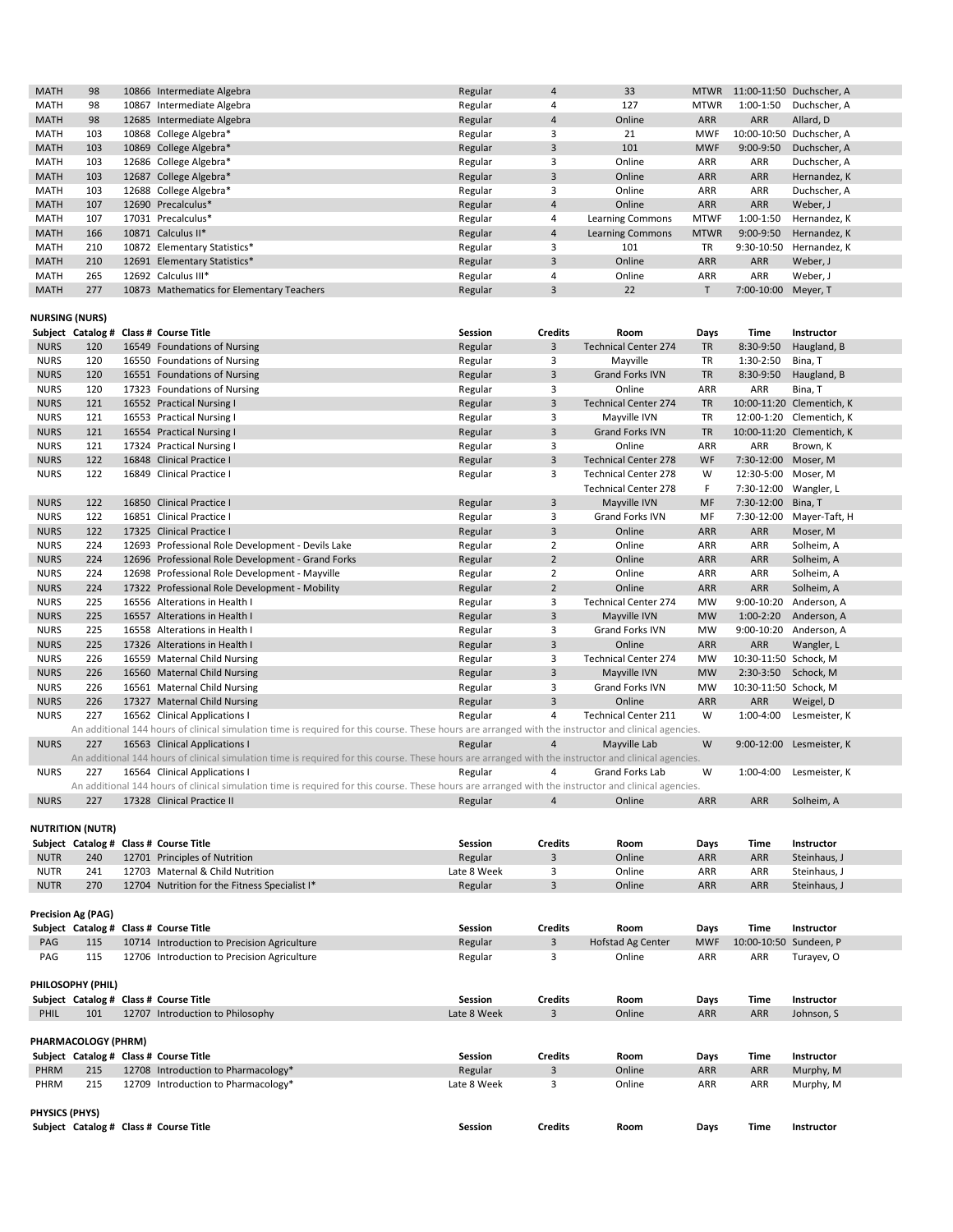| <b>PHYS</b>                | 211                             | 10907 College Physics I*                                            | Regular            | 4                   | 127                      | <b>TR</b>                | 9:30-10:50 Olson, L   |                          |
|----------------------------|---------------------------------|---------------------------------------------------------------------|--------------------|---------------------|--------------------------|--------------------------|-----------------------|--------------------------|
|                            |                                 |                                                                     |                    |                     | 106                      | M                        | $3:00 - 5:00$         | Boehmer, K               |
|                            | <b>PLANT SCIENCE (PLSC)</b>     |                                                                     |                    |                     |                          |                          |                       |                          |
|                            |                                 | Subject Catalog # Class # Course Title                              | <b>Session</b>     | <b>Credits</b>      | Room                     | <b>Days</b>              | <b>Time</b>           | Instructor               |
| <b>PLSC</b>                | 225                             | 12778 Principles of Crop Production                                 | Regular            | 3                   | <b>Hofstad Ag Center</b> | <b>MWF</b>               | $1:00-1:50$           | Turayev, O               |
| <b>PLSC</b>                | 225                             | 12710 Principles of Crop Production                                 | Regular            | 3                   | Online                   | ARR                      | <b>ARR</b>            | Turayev, O               |
|                            |                                 |                                                                     |                    |                     |                          |                          |                       |                          |
|                            | <b>POLITICAL SCIENCE (POLS)</b> |                                                                     |                    |                     |                          |                          |                       |                          |
|                            |                                 | Subject Catalog # Class # Course Title                              | <b>Session</b>     | <b>Credits</b>      | Room                     | <b>Days</b>              | <b>Time</b>           | Instructor               |
| <b>POLS</b>                | 115                             | 12665 American Government                                           | Regular            | $\overline{3}$      | 25                       | <b>TR</b>                | 8:00-9:20             | Buresh, M                |
| <b>POLS</b>                | 116                             | 12711 State and Local Government                                    | Regular            | 3                   | Online                   | <b>ARR</b>               | <b>ARR</b>            | Buresh, M                |
| <b>POLS</b>                | 195                             | 12785 Student Senate                                                | Regular            | $\mathbf{1}$        | <b>Heritage Hall</b>     | W                        | 12:00-12:50 Dunbar, S |                          |
|                            |                                 |                                                                     |                    |                     |                          |                          |                       |                          |
|                            | <b>PSYCHOLOGY (PSYC)</b>        |                                                                     |                    |                     |                          |                          |                       |                          |
|                            |                                 | Subject Catalog # Class # Course Title                              | <b>Session</b>     | <b>Credits</b>      | Room                     | Days                     | <b>Time</b>           | <b>Instructor</b>        |
| <b>PSYC</b>                | 100                             | 12787 Human Relations In Organization                               | Regular            | $\overline{3}$      | 33                       | <b>MWF</b>               | $1:00-1:50$           | Olson, D                 |
| <b>PSYC</b>                | 111                             | 12788 Introduction To Psychology                                    | Regular            | 3                   | <b>127 IVN</b>           | <b>MWF</b>               | 11:11-12:01 Fixen, R  |                          |
| <b>PSYC</b>                | 111                             | 12712 Introduction To Psychology                                    | Regular            | $\overline{3}$      | Online                   | <b>ARR</b>               | ARR                   | Fixen, R                 |
| <b>PSYC</b>                | 111                             | 12713 Introduction To Psychology                                    | Regular            | 3                   | Online                   | <b>ARR</b>               | <b>ARR</b>            | Fixen, R                 |
| <b>PSYC</b><br><b>PSYC</b> | 111                             | 12714 Introduction To Psychology                                    | Early 8 Week       | $\mathbf{3}$        | Online<br>129            | <b>ARR</b>               | ARR<br>9:00-9:50      | Fixen, R                 |
| <b>PSYC</b>                | 111<br>111                      | 12816 Introduction To Psychology                                    | Regular<br>Regular | 3<br>$\overline{3}$ | Online                   | <b>MWF</b><br><b>ARR</b> | <b>ARR</b>            | Fixen, R                 |
| <b>PSYC</b>                | 250                             | 12716 Introduction To Psychology<br>12717 Developmental Psychology* | Regular            | 3                   | Online                   | ARR                      | ARR                   | Mickelson, R<br>Fixen, R |
| <b>PSYC</b>                | 250                             | 12718 Developmental Psychology*                                     | Late 8 Week        | $\overline{3}$      | Online                   | <b>ARR</b>               | ARR                   | Fixen, R                 |
|                            |                                 |                                                                     |                    |                     |                          |                          |                       |                          |
| <b>RELIGION (RELS)</b>     |                                 |                                                                     |                    |                     |                          |                          |                       |                          |
|                            |                                 | Subject Catalog # Class # Course Title                              | <b>Session</b>     | <b>Credits</b>      | Room                     | <b>Days</b>              | <b>Time</b>           | <b>Instructor</b>        |
| <b>RELS</b>                | 220                             | 12719 Old Testament                                                 | Regular            | $\overline{3}$      | Online                   | <b>ARR</b>               | ARR                   | Dick, B                  |
|                            |                                 |                                                                     |                    |                     |                          |                          |                       |                          |
|                            | SOCIOLOGY (SOC)                 |                                                                     |                    |                     |                          |                          |                       |                          |
|                            |                                 | Subject Catalog # Class # Course Title                              | <b>Session</b>     | <b>Credits</b>      | Room                     | <b>Days</b>              | <b>Time</b>           | Instructor               |
| SOC                        | 110                             | 12789 Introduction to Sociology                                     | Regular            | 3                   | 33                       | <b>MWF</b>               | $2:00-2:50$           | Olson, D                 |
| SOC                        | 110                             | 12720 Introduction to Sociology                                     | Regular            | 3                   | Online                   | ARR                      | ARR                   | Olson, D                 |
| <b>SOC</b>                 | 115                             | 12791 Social Problems                                               | Regular            | 3                   | 33                       | <b>TR</b>                | $2:00-3:20$           | Olson, D                 |
| SOC                        | 115                             | 12722 Social Problems                                               | Early 8 Week       | 3                   | Online                   | ARR                      | ARR                   | Brown, S                 |
| SOC                        | 220                             | 12792 The Family                                                    | Regular            | 3                   | 33                       | <b>TR</b>                | 12:30-1:50            | Olson, D                 |
| <b>SOC</b>                 | 235                             | 12793 Cultural Diversity                                            | Regular            | 3                   | 33                       | <b>TR</b>                | 9:30-10:50            | Olson, D                 |
| SOC                        | 252                             | 12723 Criminology                                                   | Late 8 Week        | $\overline{3}$      | Online                   | <b>ARR</b>               | <b>ARR</b>            | Lindquist, S             |
| SOC                        | 299                             | 12794 ST: Development in Residence Halls                            | Regular            | $\mathbf{1}$        | ARR                      | ARR                      | ARR                   | Dunbar, S                |
|                            |                                 |                                                                     |                    |                     |                          |                          |                       |                          |
|                            | <b>SOIL SCIENCE (SOIL)</b>      |                                                                     |                    |                     |                          |                          |                       |                          |
|                            |                                 | Subject Catalog # Class # Course Title                              | <b>Session</b>     | <b>Credits</b>      | Room                     | Days                     | <b>Time</b>           | Instructor               |
| SOIL                       | 210                             | 12779 Introduction to Soil Science                                  | Regular            | $\overline{3}$      | Hofstad Ag Center        | <b>TR</b>                | $1:00-2:20$           | Turayev, O               |
| SOIL                       | 210                             | 12724 Introduction to Soil Science                                  | Regular            | 3                   | Online                   | ARR                      | ARR                   | Turayev, O               |
|                            | <b>SPECIAL EDUCATION (SPED)</b> |                                                                     |                    |                     |                          |                          |                       |                          |
|                            |                                 | Subject Catalog # Class # Course Title                              | Session            | <b>Credits</b>      | Room                     | <b>Days</b>              | <b>Time</b>           | Instructor               |
| <b>SPED</b>                | 120                             | 12725 Introduction to Positive Behavior Support                     | Regular            | 3                   | Online                   | <b>ARR</b>               | ARR                   | Peterson, T              |
| SPED                       | 237                             | 12726 Special Needs in Early Childhood Education                    | Regular            | 3                   | Online                   | <b>ARR</b>               | ARR                   | Johnson, M               |
|                            |                                 |                                                                     |                    |                     |                          |                          |                       |                          |
| <b>THEATRE (THEA)</b>      |                                 |                                                                     |                    |                     |                          |                          |                       |                          |
|                            |                                 | Subject Catalog # Class # Course Title                              | Session            | <b>Credits</b>      | Room                     | <b>Days</b>              | <b>Time</b>           | Instructor               |
| <b>THEA</b>                | 161                             | 12782 Acting I                                                      | Regular            | 3                   | 15                       | <b>MW</b>                | $3:00-4:20$           | Hubbard, A               |
| <b>THEA</b>                | 201                             | 12783 Theatre Practicum                                             | Regular            | $\mathbf{1}$        | ARR                      | <b>ARR</b>               | ARR                   | Hubbard, A               |

|             |                           | Subject Catalog # Class # Course Title | <b>Session</b> | <b>Credits</b> | Room                        | Days       | Time                   | <b>Instructor</b> |
|-------------|---------------------------|----------------------------------------|----------------|----------------|-----------------------------|------------|------------------------|-------------------|
| <b>UNIV</b> | 101                       | 12799 Introduction to College Life     | Early 8 Week   |                | 33                          | <b>MW</b>  | 10:00-10:50 Walford, D |                   |
| <b>UNIV</b> | 101                       | 12800 Introduction to College Life     | Early 8 Week   |                | 21                          | <b>MW</b>  | $9:00-9:50$            | Zehrer, C         |
| <b>UNIV</b> | 101                       | 12801 Introduction to College Life     | Early 8 Week   | $\mathbf{1}$   | 122                         | <b>MW</b>  | 11:00-11:50 Weber, B   |                   |
| <b>UNIV</b> | 101                       | 12803 Introduction to College Life     | Early 8 Week   |                | 21                          | <b>MW</b>  | $2:00 - 2:50$          | Zehrer, C         |
| <b>UNIV</b> | 101                       | 10546 Introduction to College Life     | Early 8 Week   | $\mathbf{1}$   | 123                         | <b>MW</b>  | $2:00 - 2:50$          | Sandy, S          |
| <b>UNIV</b> | 101                       | 10756 Introduction to College Life     | Early 8 Week   |                | 21                          | <b>MW</b>  | $3:00-3:50$            | Waddell, S        |
| <b>UNIV</b> | 101                       | 10757 Introduction to College Life     | Early 8 Week   |                | 21                          | <b>TR</b>  | $2:00 - 2:50$          | Waddell, S        |
| <b>UNIV</b> | 101                       | 12804 Introduction to College Life     | Early 8 Week   | $\mathbf{1}$   | Hofstad Ag Center           | <b>TR</b>  | 11:00-11:50 Lund, J    |                   |
| <b>UNIV</b> | 101                       | 17218 Introduction to College Life     | Early 8 Week   | $\mathbf{1}$   | <b>Technical Center 262</b> | <b>TR</b>  | $8:00 - 8:50$          | Brown, K          |
| UNIV        | 101                       | 12727 Introduction to College Life     | Early 8 Week   |                | Online                      | ARR        | Online                 | Wakeford, A       |
|             |                           |                                        |                |                |                             |            |                        |                   |
|             | <b>WIND ENERGY (WNDT)</b> |                                        |                |                |                             |            |                        |                   |
|             |                           | Subject Catalog # Class # Course Title | <b>Session</b> | <b>Credits</b> | Room                        | Days       | <b>Time</b>            | Instructor        |
| <b>WNDT</b> | 100                       | 12806 Electricity I                    | Regular        | 3              | <b>Technical Center 253</b> | <b>ARR</b> | <b>ARR</b>             | Johnson, J        |
| <b>WNDT</b> | 101                       | 12807 Introduction to Wind Operations  | Regular        | 3              | <b>Technical Center 253</b> | ARR        | ARR                    | Johnson, J        |
| <b>WNDT</b> | 110                       | 12808 Wind Turbine Safety              | Regular        | 5              | <b>Technical Center 253</b> | <b>ARR</b> | ARR                    | Johnson, J        |

#### **UNIVERSITY (UNIV)**